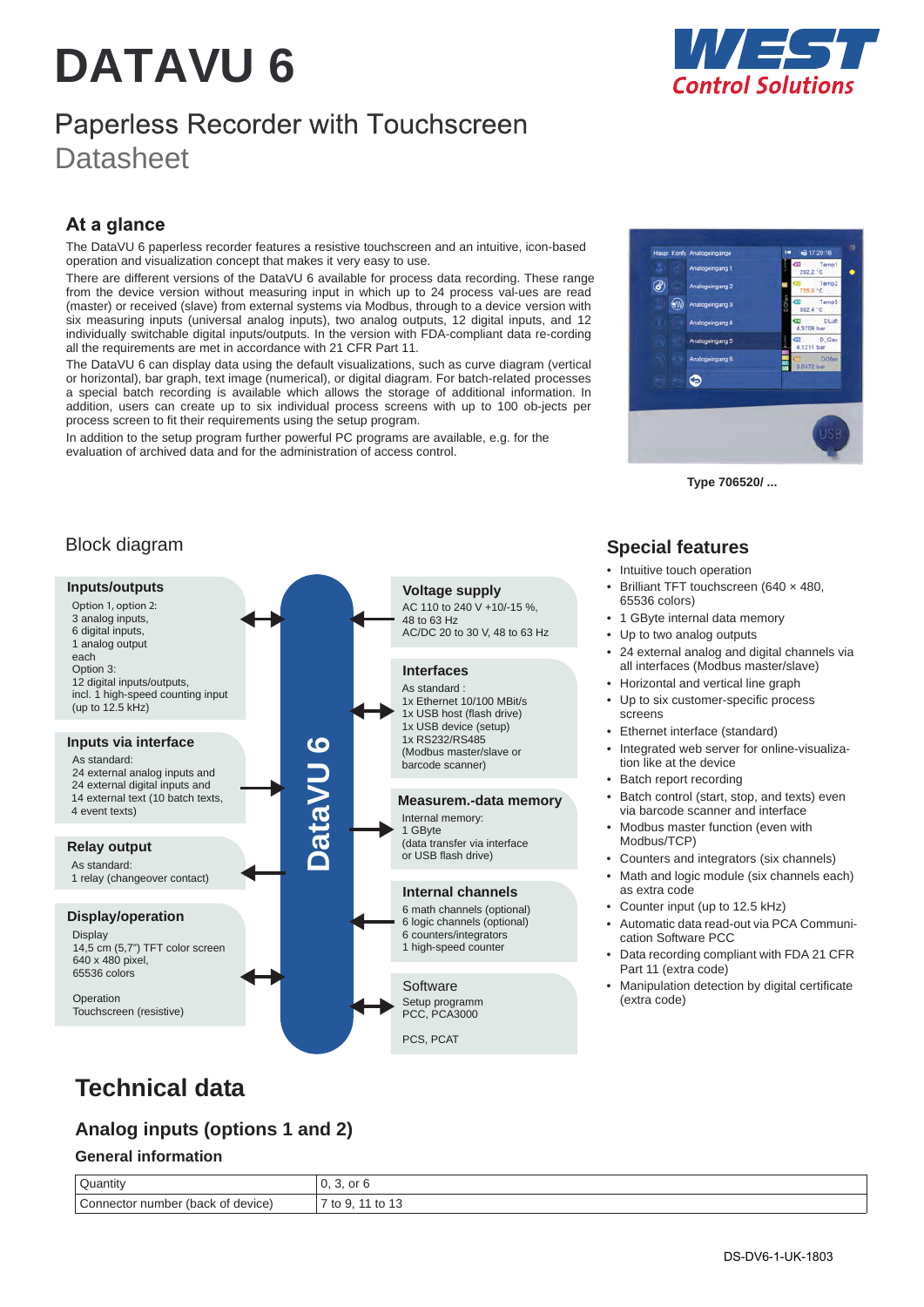#### **Thermocouples**

| <b>Description</b>                           | <b>Type</b> | <b>Standard</b>                                                         | <b>ITS</b>    | <b>Measuring range</b>     | Accuracy <sup>a</sup>      |
|----------------------------------------------|-------------|-------------------------------------------------------------------------|---------------|----------------------------|----------------------------|
| Fe-CuNi                                      | "L"         | <b>DIN 43710</b>                                                        | ITPS-68       | $-200$ to $+900$ °C        | $\leq 0.25 \%$             |
| Fe-CuNi                                      | "J"         | IEC 60584-1                                                             | <b>ITS-90</b> | -210 to +1200 $^{\circ}$ C | ≤ 0.25 % from -100 °C      |
| Cu-CuNi                                      | "ש"         | <b>DIN 43710</b>                                                        | ITPS-68       | $-200$ to $+600$ °C        | ≤ 0.25 % from -100 °C      |
| Cu-CuNi DIN                                  | "T"         | IEC 60584-1                                                             | <b>ITS-90</b> | $-270$ to $+400$ °C        | $\leq$ 0.25 % from -150 °C |
| NiCr-Ni DIN                                  | "K"         | IEC 60584-1                                                             | <b>ITS-90</b> | -270 to +1372 $^{\circ}$ C | $\leq$ 0.25 % from -80 °C  |
| NiCr-CuNi                                    | "Е"         | IEC 60584-1                                                             | <b>ITS-90</b> | -270 to +1000 °C           | $\leq$ 0.25 % from -80 °C  |
| NiCrSi-NiSi                                  | "N"         | IEC 60584-1                                                             | <b>ITS-90</b> | -270 to +1300 $^{\circ}$ C | $\leq$ 0.25 % from -80 °C  |
| Pt10Rh-Pt                                    | "S"         | IEC 60584-1                                                             | <b>ITS-90</b> | -50 to 1768 °C             | $\leq$ 0.25 % from 20 °C   |
| Pt13Rh-Pt                                    | "R"         | IEC 60584-1                                                             | <b>ITS-90</b> | -50 to 1768 °C             | $\leq$ 0.25 % from 50 °C   |
| Pt30Rh-Pt6Rh                                 | "B"         | IEC 60584-1                                                             | <b>ITS-90</b> | 0 to 1820 °C               | $\leq$ 0.25 % from 400 °C  |
| W5Re/W26Re                                   | "C"         | <b>ASTM E230M-11</b>                                                    | <b>ITS-90</b> | 0 to 2315 °C               | $\leq$ 0.25 % from 500 °C  |
| W3Re/W25Re                                   | "כו         | <b>ASTM E1751M-09</b>                                                   | <b>ITS-90</b> | 0 to 2315 °C               | $\leq$ 0.25 % from 500 °C  |
| W5Re/W20Re                                   | "A1"        | GOST R 8.585-2001                                                       | <b>ITS-90</b> | 0 to 2500 °C               | $\leq$ 0.25 % from 500 °C  |
| Chromel-Copel                                | "L"         | GOST R 8.585-2001                                                       | <b>ITS-90</b> | $-200$ to $+800$ °C        | $\leq$ 0.25 % from -80 °C  |
| Chromel-Alumel                               |             | GOST R 8.585-2001                                                       | <b>ITS-90</b> | -270 to 1372 °C            | $\leq$ 0.25 % from -80 °C  |
|                                              |             |                                                                         |               |                            |                            |
| Ambient temperature influence                |             | $\leq 100$ ppm/K                                                        |               |                            |                            |
| Smallest measuring span                      |             | Type L (Fe-CuNi), J, U, T, K, E, N, Chromel-Alumel: 100 K               |               |                            |                            |
| Type S, R, B, C, D, A1, Chromel-Copel: 500 K |             |                                                                         |               |                            |                            |
| Measuring range start/end                    |             | Freely programmable within the limits in steps of 0.1 K                 |               |                            |                            |
| Cold junction                                |             | Internal (Pt100) or external (constant)                                 |               |                            |                            |
| Reference point accuracy (inter-<br>nal)     |             | $±$ 1 K                                                                 |               |                            |                            |
| Reference point temperature<br>(external)    |             | -30 to +85 °C (adjustable)                                              |               |                            |                            |
| Sampling rate                                |             | 3 or 6 channels: 125 ms                                                 |               |                            |                            |
| Input filter                                 |             | Digital filter, 2nd order; filter constant can be set from 0 to 100.0 s |               |                            |                            |
| Galvanic isolation                           |             | See "Galvanic isolation"                                                |               |                            |                            |
| Base measuring range                         |             | 20 to 70 mV                                                             |               |                            |                            |

a The accuracy value refers to the maximum measuring range. Small measuring ranges lead to reduced linearization accuracy.

#### **RTD temperature probe**

| <b>Description</b>            | <b>Standard</b>    | <b>ITS</b>                                                              | <b>Connection type</b> | <b>Measuring range</b>    | Accuracy <sup>a</sup> | <b>Measuring</b><br>current |  |
|-------------------------------|--------------------|-------------------------------------------------------------------------|------------------------|---------------------------|-----------------------|-----------------------------|--|
| Pt50                          | IEC 751: 2008      | <b>ITS-90</b>                                                           | $2 - 3 - 4 - wire$     | -200 to +850 $^{\circ}$ C | $\leq 0.1 \%$         | 500 µA                      |  |
| Pt100                         | IEC 751: 2008      | <b>ITS-90</b>                                                           | $2 - 13 - 14$ -wire    | -200 to +850 $^{\circ}$ C | $\leq 0.1 \%$         | 500 μΑ                      |  |
| Pt500                         | IEC 751: 2008      | <b>ITS-90</b>                                                           | $2 - 13 - 14$ -wire    | $-200$ to $+850$ °C       | $\leq 0.1 \%$         | 100 µA                      |  |
| Pt1000                        | IEC 751: 2008      | <b>ITS-90</b>                                                           | $2 - 13 - 14$ -wire    | -200 to +850 $^{\circ}$ C | $\leq 0.1 \%$         | 100 µA                      |  |
| Pt100                         | <b>JIS 1604</b>    |                                                                         | $2 - 13 - 14$ -wire    | $-200$ to $+650$ °C       | $\leq 0.1 \%$         | 500 μA                      |  |
| Pt50                          | GOST 6651-2009 A.2 | <b>ITS-90</b>                                                           | $2 - 13 - 14$ -wire    | $-200$ to $+850$ °C       | $\leq 0.1 \%$         | 500 μΑ                      |  |
| Pt100                         | GOST 6651-2009 A.2 | <b>ITS-90</b>                                                           | $2 - 13 - 14$ -wire    | -200 to +850 $^{\circ}$ C | $\leq 0.1 \%$         | 500 µA                      |  |
| Cu <sub>50</sub>              | GOST 6651-2009 A.3 | <b>ITS-90</b>                                                           | $2 - 73 - 74$ -wire    | $-180$ to $+200$ °C       | $\leq 0.4\%$          | 500 μΑ                      |  |
| Cu100                         | GOST 6651-2009 A.3 | <b>ITS-90</b>                                                           | $2 - 73 - 74$ -wire    | $-180$ to $+200$ °C       | $\leq 0.4 \%$         | 500 μΑ                      |  |
| Ni100                         | <b>DIN 43760</b>   | ITPS-68                                                                 | $2 - 73 - 74$ -wire    | $-60$ to $+250$ °C        | $\leq 0.2 \%$         | 500 µA                      |  |
| Ni100                         | GOST 6651-2009 A.5 | ITPS-68                                                                 | $2 - 73 - 74$ -wire    | $-60$ to $+180$ °C        | $\leq 0.2 \%$         | $500 \mu A$                 |  |
|                               |                    |                                                                         |                        |                           |                       |                             |  |
| Ambient temperature influence |                    | $\leq 50$ ppm/K                                                         |                        |                           |                       |                             |  |
| Smallest measuring span       |                    | 15K                                                                     |                        |                           |                       |                             |  |
| Sensor lead wire resistance   |                    | Max. 10 $\Omega$ per lead for two-wire circuit                          |                        |                           |                       |                             |  |
|                               |                    | Max. 30 $\Omega$ per lead for three/four-wire circuit                   |                        |                           |                       |                             |  |
| Measuring range start/end     |                    | Freely programmable within the limits in steps of 0.1 K                 |                        |                           |                       |                             |  |
| Sampling rate                 |                    | 3 or 6 channels: 125 ms                                                 |                        |                           |                       |                             |  |
| Input filter                  |                    | Digital filter, 2nd order; filter constant can be set from 0 to 100.0 s |                        |                           |                       |                             |  |
| Galvanic isolation            |                    | See "Galvanic isolation"                                                |                        |                           |                       |                             |  |

a The accuracy value refers to the maximum measuring range. Small measuring ranges lead to reduced linearization accuracy.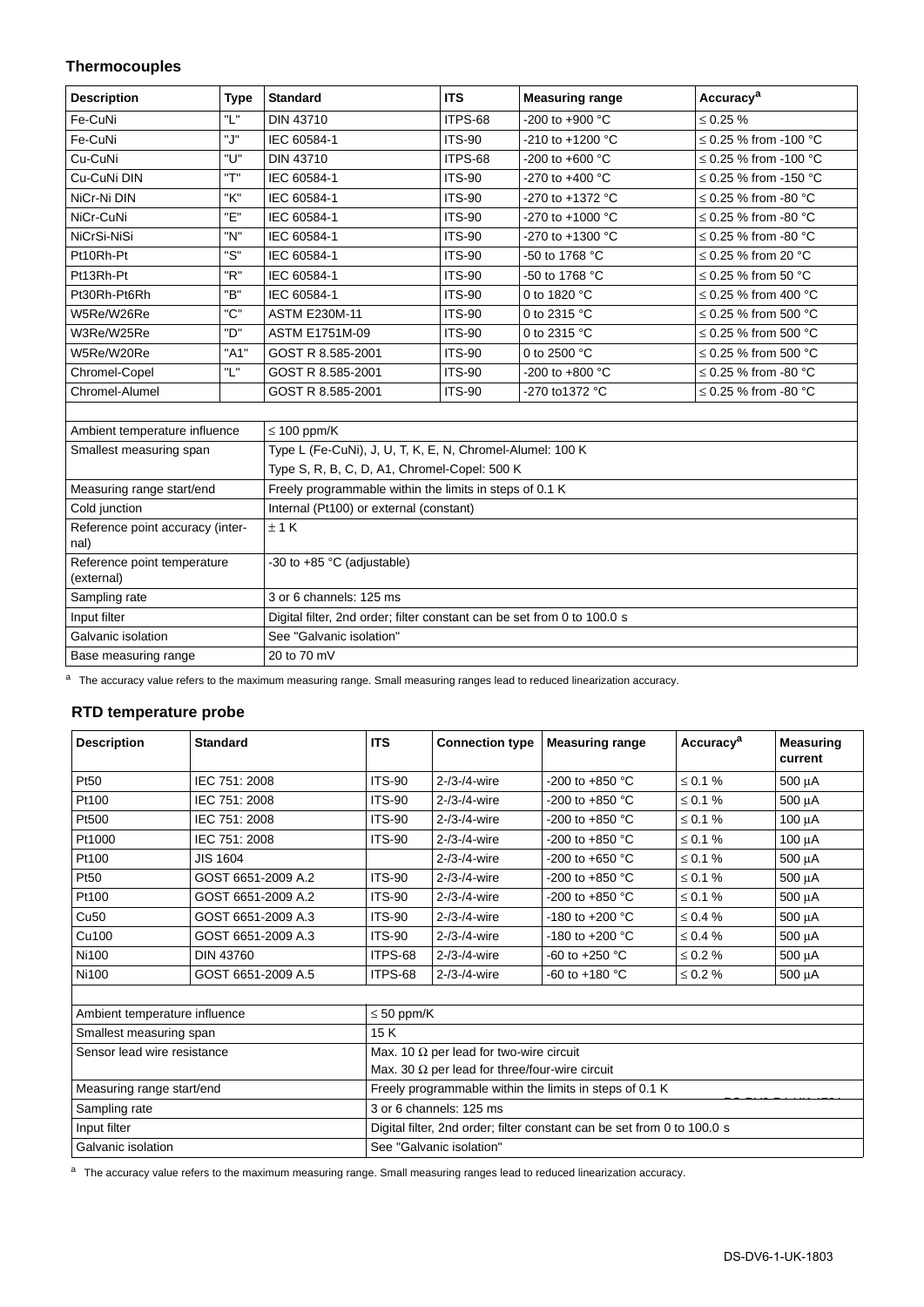#### **Resistance transmitter and resistor/potentiometer**

| <b>Description</b>            | <b>Measuring range</b>                                                  | Accuracy <sup>a</sup> | <b>Measuring current</b> |  |  |
|-------------------------------|-------------------------------------------------------------------------|-----------------------|--------------------------|--|--|
| Resistance transmitter        | 0 to 4000 $\Omega$                                                      | $\leq 0.1 \%$         | 100 µA                   |  |  |
| Resistance/potentiometer      | 0 to 400 $\Omega$                                                       | $\leq 0.1 \%$         | 500 µA                   |  |  |
|                               | 0 to 4000 $\Omega$                                                      | ≤ 0.1 %               | $100 \mu A$              |  |  |
|                               |                                                                         |                       |                          |  |  |
| Ambient temperature influence | $\leq$ 100 ppm/K                                                        |                       |                          |  |  |
| Connection type               |                                                                         |                       |                          |  |  |
| Resistance transmitter        | Three-wire circuit                                                      |                       |                          |  |  |
| Resistance/potentiometer      | Two/three/four-wire circuit                                             |                       |                          |  |  |
| Smallest measuring span       | $60 \Omega$                                                             |                       |                          |  |  |
| Sensor lead wire resistance   | Max. 10 $\Omega$ per cable for two-wire and three-wire circuits         |                       |                          |  |  |
| Resistance values             | Freely programmable within the limits in steps of 0.1 $\Omega$          |                       |                          |  |  |
| Sampling rate                 | 3 or 6 channels: 125 ms                                                 |                       |                          |  |  |
| Input filter                  | Digital filter, 2nd order; filter constant can be set from 0 to 100.0 s |                       |                          |  |  |
| Galvanic isolation            | See "Galvanic isolation"                                                |                       |                          |  |  |

a The linearization accuracy value refers to the maximum measuring range. Small measuring ranges lead to reduced linearization accuracy.

#### **Voltage, current (standard signals)**

| <b>Description</b>                           | <b>Measuring range</b>                                                  | Accuracy <sup>a</sup> | Input resistance or burden<br>voltage |  |  |
|----------------------------------------------|-------------------------------------------------------------------------|-----------------------|---------------------------------------|--|--|
| Voltage                                      | $0$ to $70$ mV                                                          | $\leq 0.1 \%$         | $> 500 \text{ k}\Omega$               |  |  |
|                                              | 0 to 10 V                                                               | $\leq 0.05 \%$        | $> 500 \text{ k}\Omega$               |  |  |
|                                              | $-10$ to $+10$ V                                                        | $\leq 0.05 \%$        | $> 500 \text{ k}\Omega$               |  |  |
|                                              | $-1$ to $+1$ V                                                          | $\leq 0.08 \%$        | $> 500 \text{ k}\Omega$               |  |  |
|                                              | $0$ to 1 V                                                              | $\leq 0.08 \%$        | $> 500 \text{ k}\Omega$               |  |  |
| Current                                      | 4 to 20 mA                                                              | $\leq 0.1 \%$         | < 2 V                                 |  |  |
|                                              | 0 to 20 mA                                                              | $\leq 0.1 \%$         | < 2 V                                 |  |  |
|                                              |                                                                         |                       |                                       |  |  |
| Ambient temperature influence                | $\leq 100$ ppm/K                                                        |                       |                                       |  |  |
| Smallest measuring span                      |                                                                         |                       |                                       |  |  |
| Voltage                                      | 5mV                                                                     |                       |                                       |  |  |
| Current                                      | 0.5 <sub>m</sub> A                                                      |                       |                                       |  |  |
| Measuring range start/end                    |                                                                         |                       |                                       |  |  |
| Voltage                                      | Freely programmable within the limits in steps of 0.01 mV               |                       |                                       |  |  |
| Current                                      | Freely programmable within the limits in steps of 0.01 mA               |                       |                                       |  |  |
| Deviation below/above the measuring<br>range | According to NAMUR recommendation NE 43 (only current input 4 to 20 mA) |                       |                                       |  |  |
| Sampling rate                                | 3 or 6 channels: 125 ms                                                 |                       |                                       |  |  |
| Input filter                                 | Digital filter, 2nd order; filter constant can be set from 0 to 100.0 s |                       |                                       |  |  |
| Galvanic isolation                           | See "Galvanic isolation"                                                |                       |                                       |  |  |

a The accuracy value refers to the maximum measuring range. Small measuring ranges lead to reduced linearization accuracy.

#### **Measuring circuit monitoring**

The device response in the event of a fault is configurable.

| <b>Measuring probe</b>   | Probe break     | <b>Short-circuit</b> | Polarity                                            |
|--------------------------|-----------------|----------------------|-----------------------------------------------------|
| Thermocouple             | is detected     | is not detected      | is detected in certain condi-<br>tions <sup>a</sup> |
| RTD temperature probe    | is detected     | is detected          | is not detected                                     |
| Resistance transmitter   | is detected     | is not detected      | is not detected                                     |
| Resistance/potentiometer | is detected     | is not detected      | is not detected                                     |
| Voltage 0 to 70 mV       | is detected     | is not detected      | is detected                                         |
| Voltage 0 to 10 V        | is not detected | is not detected      | is detected                                         |
| Voltage -10 to +10 V     | is not detected | is not detected      | is not detected                                     |
| Voltage 0 to 1 V         | is detected     | is not detected      | is detected                                         |
| Voltage -1 to +1 V       | is detected     | is not detected      | is not detected                                     |
| Current 0 to 20 mA       | is not detected | is not detected      | is not detected                                     |
| Current 4 to 20 mA       | is detected     | is detected          | is detected                                         |

a dependent on the set characteristic line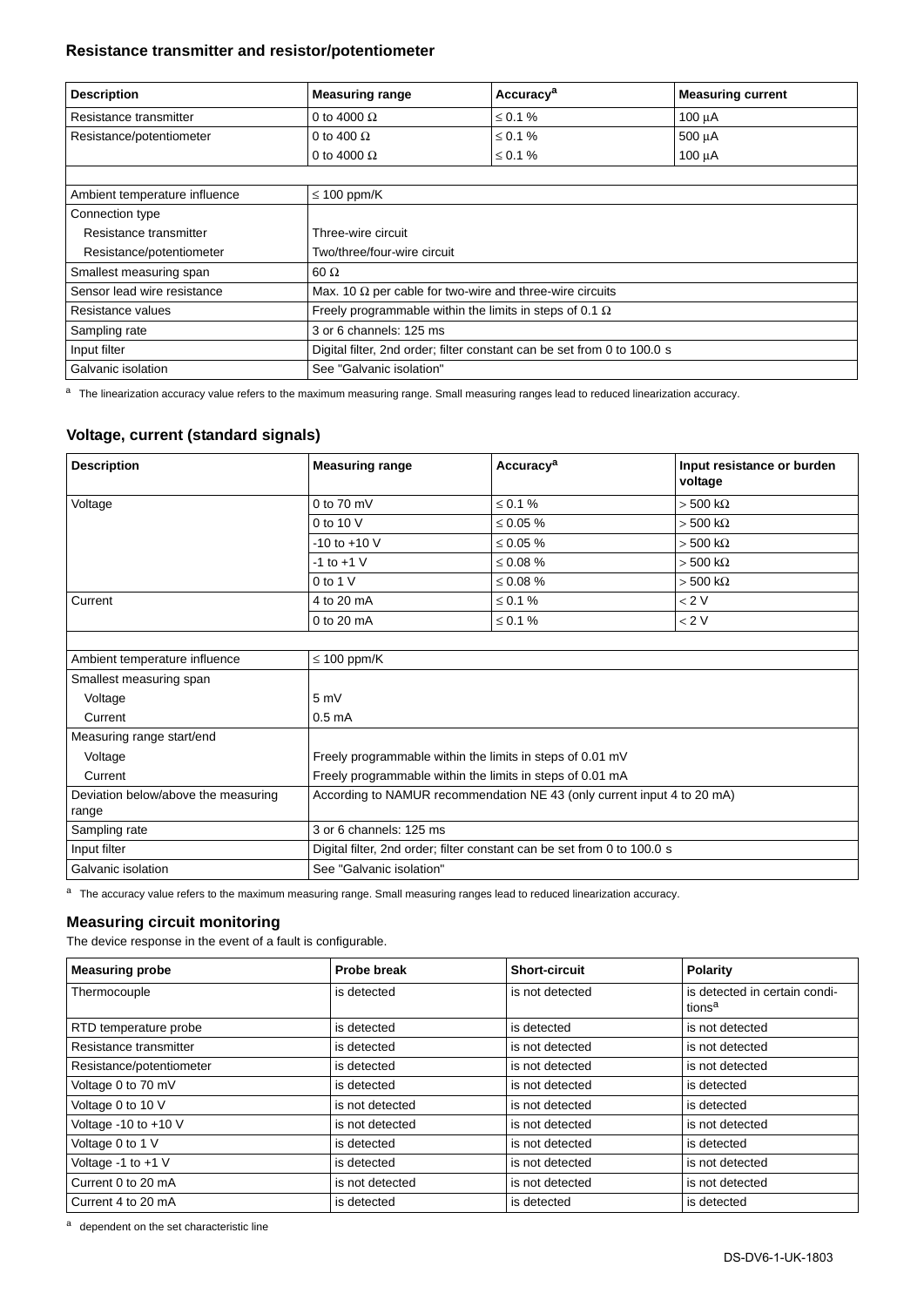### **Digital inputs (options 1 and 2)**

| Quantity                          | 0.6. or 12                                                                                  |
|-----------------------------------|---------------------------------------------------------------------------------------------|
| Connector number (back of device) | 6 and 10                                                                                    |
| Input                             |                                                                                             |
| Level                             | Logic level "0": $<$ 3.5 V; logic level "1": $>$ 10 V                                       |
| Sampling rate                     | 125 ms (max. counting frequency: 8 Hz)                                                      |
| Potential-free contact            | $R_{ON}$ : < 1 k $\Omega$ ; $R_{OFF}$ : > 50 k $\Omega$ (use of the auxiliary voltage 24 V) |
| Auxiliary voltage                 | DC 24 V +10/-15 %, max. 50 mA per option                                                    |

## **Digital inputs/outputs (option 3)**

| Quantity                          | 0 or 12                                                                                     |
|-----------------------------------|---------------------------------------------------------------------------------------------|
| Connector number (back of device) | 14 and 15                                                                                   |
| Input or output                   | Individually configurable as input or output                                                |
| Input                             |                                                                                             |
| Level                             | Logic level "0": $<$ 3.5 V; logic level "1": $>$ 10 V                                       |
| Sampling rate                     | 125 ms (max. counting frequency: 8 Hz)                                                      |
| Potential-free contact            | $R_{ON}$ : < 1 k $\Omega$ ; $R_{OFF}$ : > 50 k $\Omega$ (use of the auxiliary voltage 24 V) |
| High-speed input                  | Input 1                                                                                     |
| <b>Function</b>                   | Counts each positive edge of the input signal                                               |
| Max. counting frequency           | $12.5$ kHz                                                                                  |
| Mark-to-space ratio               | 30 to 70 % (high-pulse $\geq$ 30 $\mu$ s, low-pulse $\geq$ 30 $\mu$ s)                      |
| Accuracy in flow measurement      | 0.5 % of measured value; ambient temperature influence: 50 ppm/K                            |
| Output                            |                                                                                             |
| Output signal                     | DC $0/24$ V +10/-15 %; galvanically isolated                                                |
| Current                           | Max. 40 mA per output, max. 100 mA on the whole                                             |
| Auxiliary voltage                 | DC 24 V $+10/-15$ %, max. 100 mA (incl. current of digital outputs)                         |

# **Analog outputs (options 1 and 2)**

| Quantity                          | 0, 1, or 2         |
|-----------------------------------|--------------------|
| Connector number (back of device) | 6 and 10           |
| Voltage                           |                    |
| Output signal                     | DC 0 to 10 V       |
| Load resistance                   | $>$ 500 $\Omega$   |
| Current                           |                    |
| Output signal                     | DC $0(4)$ to 20 mA |
| Load resistance                   | $<$ 450 $\Omega$   |
| Accuracy                          | 0.5%               |
| Ambient temperature influence     | 150 ppm/K          |

# **Relay**

| Quantity                          |                                           |
|-----------------------------------|-------------------------------------------|
| Connector number (back of device) |                                           |
| Relay (changeover contact)        |                                           |
| Switching capacity                | 3 A at AC 230 V, resistive load           |
| Contact life                      | 30,000 switching operations at rated load |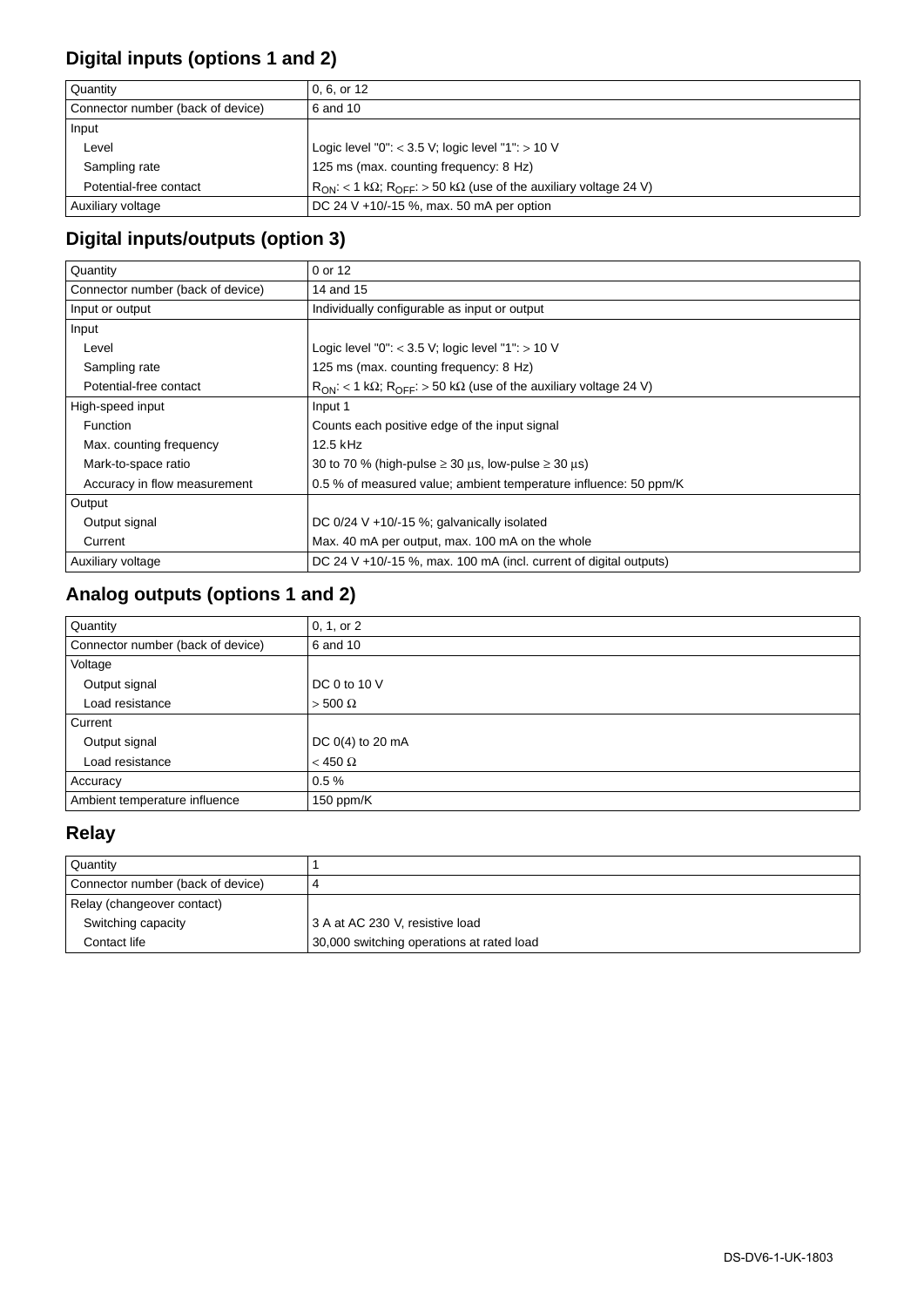#### **Interfaces**

| RS232/RS485            |                                                                                                                          |
|------------------------|--------------------------------------------------------------------------------------------------------------------------|
| Quantity               | 1 (can be switched between RS232 and RS485)                                                                              |
| Connector type         | SUB-D 9-pin (socket)                                                                                                     |
| Baud rate              | 9600, 19200, 38400, 115200                                                                                               |
| Data format            | 8/1n, 8/1e, 8/1o                                                                                                         |
| Protocol               | Modbus RTU as master or slave; barcode scanner                                                                           |
| Application            | Communication with Modbus master/slave, connection of a barcode scanner                                                  |
| <b>External inputs</b> | Via Modbus master/slave functionality: 24 analog and 24 digital inputs, 10 batch texts, 4 event texts                    |
| Ethernet               |                                                                                                                          |
| Quantity               | 1                                                                                                                        |
| Connector type         | RJ45 (socket)                                                                                                            |
| <b>Transfer rate</b>   | 10 Mbit/s, 100 Mbit/s                                                                                                    |
| Protocol               | IPv4; TCP, UDP; DHCP, DNS, HTTP, SMTP, SNTP, Modbus/TCP                                                                  |
| Application            | Communication with PC (setup program, data archiving, web server), email server, SNTP server,<br>and Modbus master/slave |
| <b>External inputs</b> | Via Modbus master/slave functionality: 24 analog and 24 digital inputs, 10 batch texts, 4 event texts                    |
| Max. cable length      | 100 <sub>m</sub>                                                                                                         |
| <b>USB host</b>        |                                                                                                                          |
| Quantity               | 1 (on front with cover)                                                                                                  |
| Connector type         | A (socket)                                                                                                               |
| Standard               | USB 2.0 (high speed)                                                                                                     |
| Application            | Exclusively for connecting a USB flash drive (FAT16/FAT32; see accessories)                                              |
| Max. load current      | 100 mA                                                                                                                   |
| <b>USB</b> device      |                                                                                                                          |
| Quantity               | 1 (on the back)                                                                                                          |
| Connector type         | Micro-B (socket)                                                                                                         |
| Standard               | USB 2.0 (high speed)                                                                                                     |
| Application            | To connect to a PC (setup program, PCC/PCA3000)                                                                          |
| Max. cable length      | 5 <sub>m</sub>                                                                                                           |

#### **Screen**

| Type                      | TFT color screen/touchscreen (resistive) <sup>a</sup> |
|---------------------------|-------------------------------------------------------|
| <b>Size</b>               | 14.5 cm (5.7")                                        |
| Resolution                | $640 \times 480$ pixels (VGA)                         |
| Number of colors          | 65536                                                 |
| Frame rate                | 60 Hz (type)                                          |
| <b>Brightness setting</b> | Adjustable on the device                              |
| Screen saver (switch-off) | After waiting period or control signal                |

a TFT color screens can have pixel errors due to technological and/or production-related reasons. Four pixel errors are deemed acceptable for this paperless recorder.<br>They do not constitute an assertion for warranty claims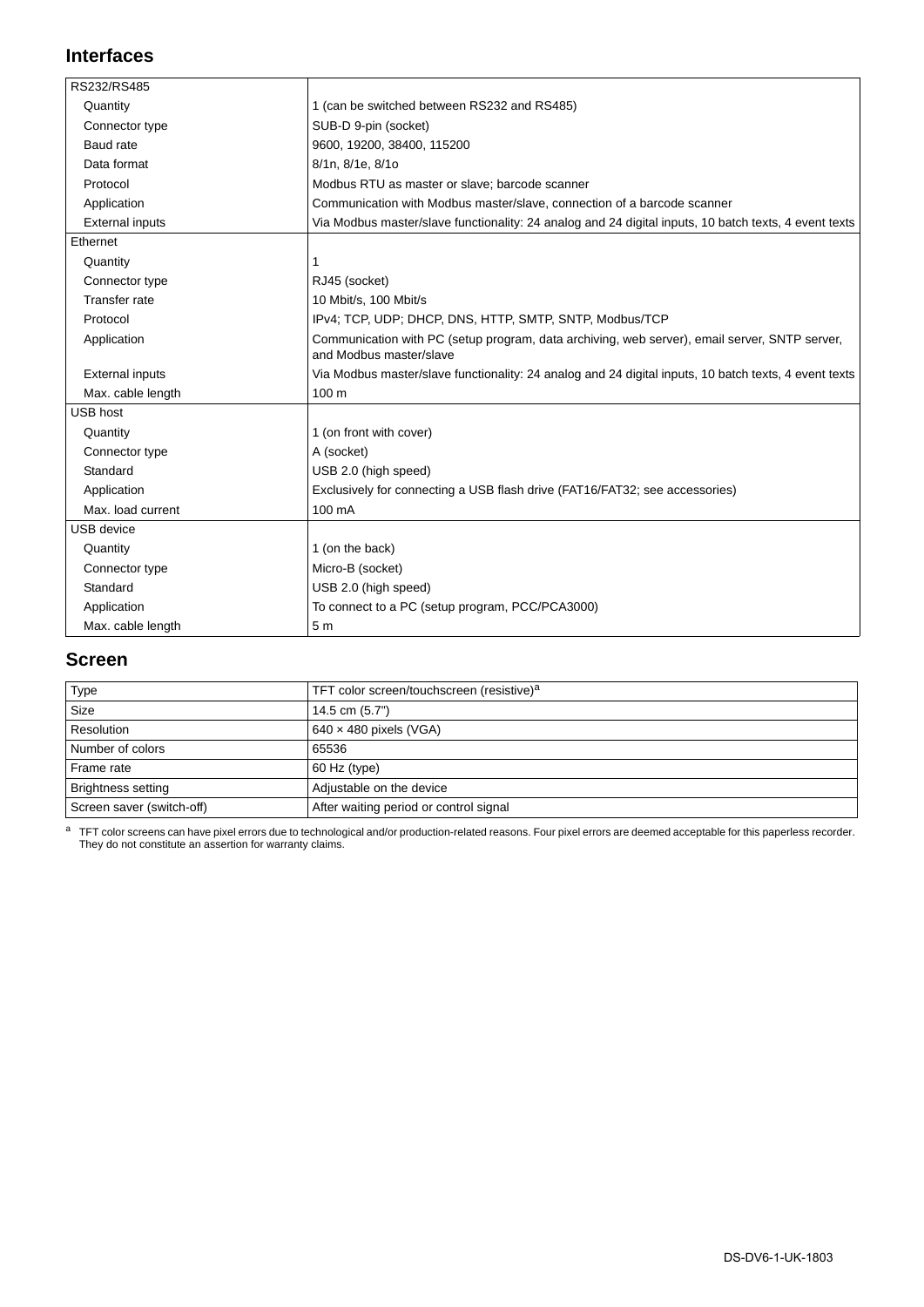### **Electrical data**

| Voltage supply                                             | AC 110 to 240 V +10/-15 %, 48 to 63 Hz or                                                                                                  |
|------------------------------------------------------------|--------------------------------------------------------------------------------------------------------------------------------------------|
|                                                            | AC/DC 20 to 30 V, 48 to 63 Hz (not in conjunction with extra code 970)                                                                     |
| Electrical safety                                          | According to DIN EN 61010-1                                                                                                                |
|                                                            | Overvoltage category II up to 300 V mains voltage, pollution degree 2                                                                      |
| Protection rating                                          | I with internal isolation from SELV                                                                                                        |
| Power consumption                                          |                                                                                                                                            |
| AC 110 to 240 V                                            | $<$ 45 VA                                                                                                                                  |
| AC/DC 20 to 30 V                                           | $<$ 30 VA                                                                                                                                  |
| Data backup                                                | Internal flash memory                                                                                                                      |
| Data buffering                                             | Battery (operating life > 7 years); additionally, storage capacitor for buffering during battery change<br>(buffer time approx. 6 minutes) |
| Clock                                                      | Battery-buffered real-time clock                                                                                                           |
| Electrical connection                                      | On the back via push-in spring-cage terminals                                                                                              |
| Conductor cross section                                    | At plug connector 4 and 5 (voltage supply and relay)                                                                                       |
| Wire or strand without ferrule                             | Min. 0.2 mm <sup>2</sup> , max. 2.5 mm <sup>2</sup>                                                                                        |
| Strand with ferrule                                        | Min. 0.25 mm <sup>2</sup> , max. 2.5 mm <sup>2</sup>                                                                                       |
| $2 \times$ strand with twin ferrule<br>with plastic collar | Min. 0.5 mm <sup>2</sup> , max. 1.5 mm <sup>2</sup> (both strands with identical cross section)                                            |
| Stripping length                                           | $10 \text{ mm}$                                                                                                                            |
| Conductor cross section                                    | At plug connector 6 to 15 (inputs and outputs)                                                                                             |
| Wire or strand without ferrule                             | Min. 0.14 mm <sup>2</sup> , max. 1.5 mm <sup>2</sup>                                                                                       |
| Strand with ferrule                                        | Without plastic collar: min. 0.25 mm <sup>2</sup> , max. 1.5 mm <sup>2</sup>                                                               |
|                                                            | With plastic collar: min. 0.25 mm <sup>2</sup> , max. 0.5 mm <sup>2</sup>                                                                  |
| Stripping length                                           | 9 <sub>mm</sub>                                                                                                                            |
| Voltage supply influence                                   | $< 0.1$ % of the measuring range                                                                                                           |
|                                                            |                                                                                                                                            |

#### **Environmental influences**

| Ambient temperature range           |                                                              |
|-------------------------------------|--------------------------------------------------------------|
| Storage                             | $-20$ to $+60$ °C                                            |
| Operation                           | 0 to +50 °C; in conjunction with extra code 970: 0 to +40 °C |
| Site altitude                       | Up to 2000 m above sea level                                 |
| Climatic environmental conditions   | According to DIN EN 60721-3 with extended temperature range  |
| Resistance to climatic conditions   | $\leq$ 85 % rel. humidity without condensation               |
| Storage                             | According to class 1K2                                       |
| Operation                           | According to class 3K3                                       |
| Mechanical environmental conditions | According to DIN EN 60721-3                                  |
| Storage                             | According to class 1M2                                       |
| Transport                           | According to class 2M2                                       |
| Operation                           | According to class 3M3                                       |
| Electromagnetic compatibility (EMC) | According to DIN EN 61326-1                                  |
| Interference emission               | Class $A - only$ for industrial use $-$                      |
| Interference immunity               | Industrial requirements                                      |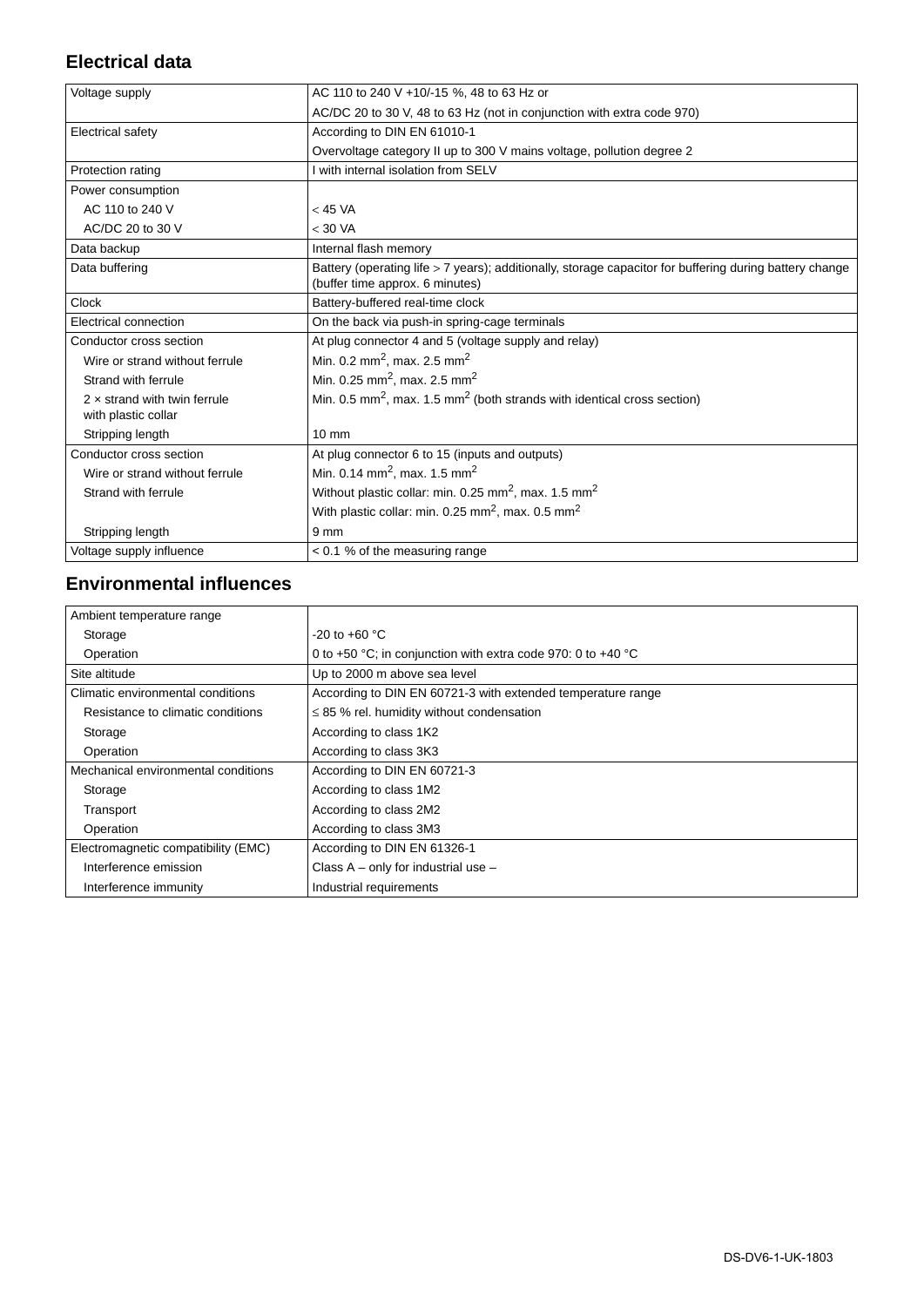| Case type              | Flush-mounted case according to DIN IEC 61554 made of zinc-plated steel sheet (indoor use)                                                                                      |
|------------------------|---------------------------------------------------------------------------------------------------------------------------------------------------------------------------------|
| Case front             | Made of diecast zinc with decor foil                                                                                                                                            |
| Front frame dimensions | 144 mm x 144 mm (front frame depth approx. 8 mm incl. seal)                                                                                                                     |
| Mounting depth         | 119 mm (incl. spring-cage terminals)                                                                                                                                            |
| Panel cut-out          | $138^{+1.0}$ mm $\times$ 138 <sup>+1.0</sup> mm                                                                                                                                 |
| Panel thickness        | $2$ to 8 mm                                                                                                                                                                     |
| Case fastening         | In panel, using the four supplied mounting elements                                                                                                                             |
| Operating position     | Any, with due consideration for the viewing angle of the screen,<br>horizontal ±50°, vertical ±30°                                                                              |
| Protection type        | According to DIN EN 60529, IP65 on the front, IP20 on the back;<br>in conjunction with extra code 970: IP20 with the carrying case open, IP20D with the carrying case<br>closed |
| Weight                 | Max. 1.6 kg                                                                                                                                                                     |

### **Approvals/approval marks**

| Approval mark | <b>Testing agency</b>        | Certificates/certification<br>numbers | Inspection basis                                               | Valid for                                                                           |
|---------------|------------------------------|---------------------------------------|----------------------------------------------------------------|-------------------------------------------------------------------------------------|
| c UL us       | Underwriters<br>Laboratories | E201387                               | UL 61010-1 (3rd Ed.),<br>CAN/CSA-22.2 No. 61010-1<br>(3rd Ed.) | All types of the flush-mounted<br>device; not in conjunction with<br>extra code 970 |

# **Dimensions**

**Device**



#### **Panel cut-out**



### **Side-by-side mounting**

| Spacing of panel cut-outs                                       | Horizontal | <b>Vertical</b> |
|-----------------------------------------------------------------|------------|-----------------|
| Minimum spacing                                                 | 20 mm      | $20 \text{ mm}$ |
| Recommended spacing (easier insertion of the mounting elements) | 50 mm      | 50 mm           |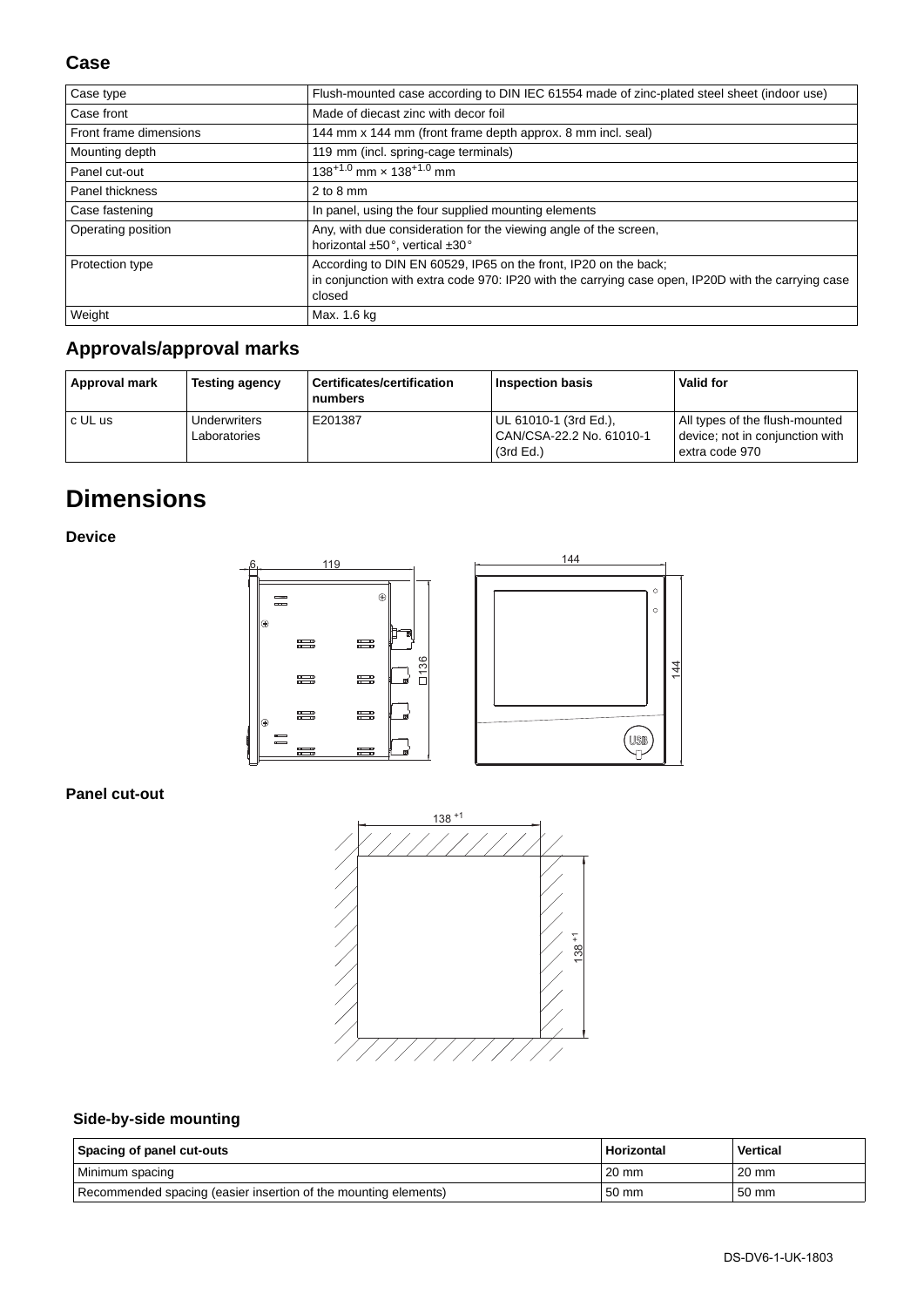# **Galvanic isolation**

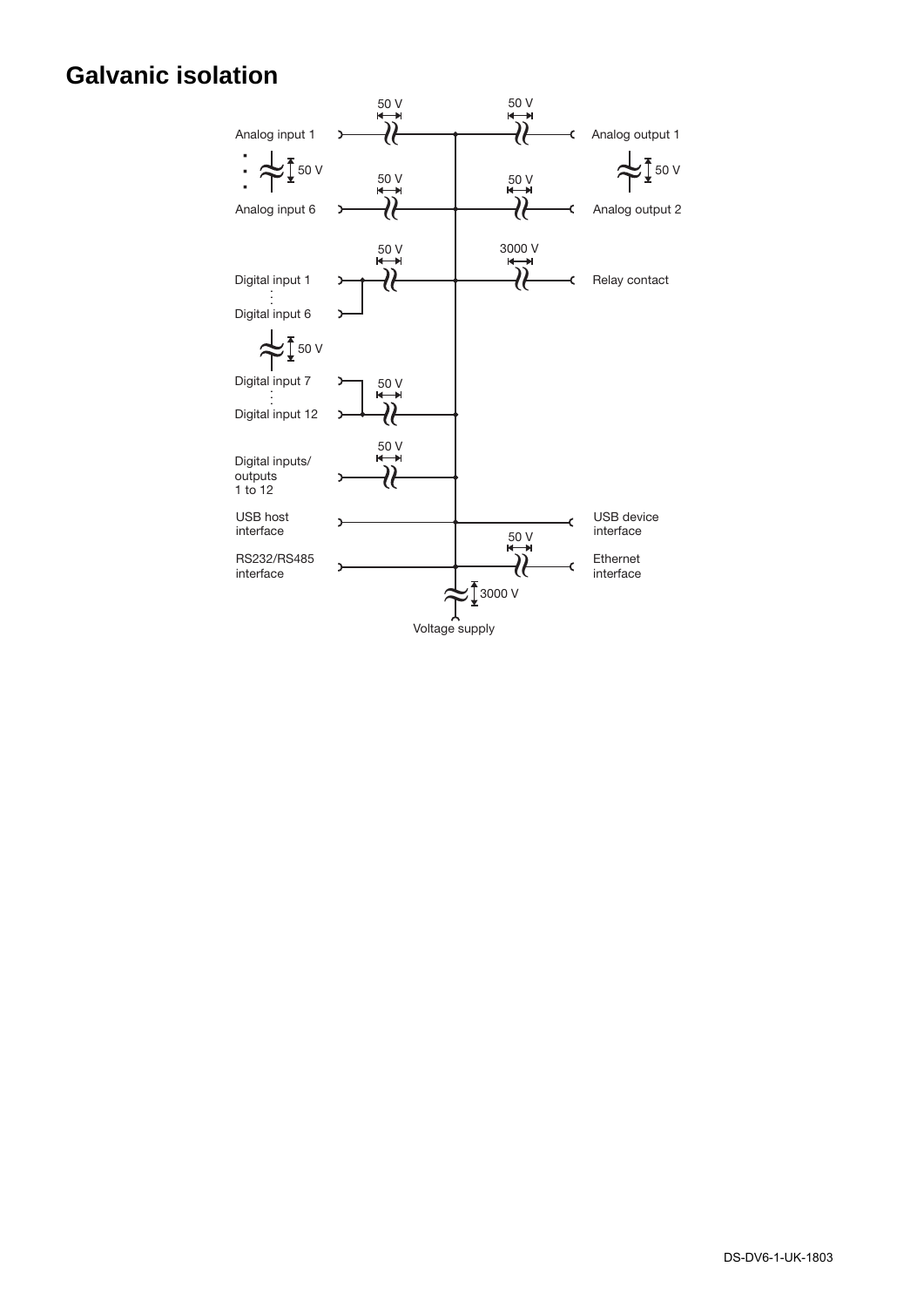# **Connection elements**

**Front USB host interface (without cover)**



#### **Back connection elements**



- 1. USB device interface 2. Ethernet interface
- 3. RS232/RS485 interface 3. All 2012 12:30 AM Relay
- 
- 7. Analog input 1 and 1 and 1 and 1 and 1 and 1 and 1 and 1 and 1 and 1 and 1 and 1 and 1 and 1 and 1 and 1 and 1 and 1 and 1 and 1 and 1 and 1 and 1 and 1 and 1 and 1 and 1 and 1 and 1 and 1 and 1 and 1 and 1 and 1 and 1
- 
- 
- 
- 15. Digital inputs/outputs 7 to 12

#### **Connection element and assignment Connection element and assignment**

- 
- 
- 5. Voltage supply 6. Digital inputs 1 to 6, analog output 1
	-
- 9. Analog input 3 10. Digital inputs 7 to 12, analog output 2
- 11. Analog input 4 12. Analog input 4
- 13. Analog input 6 15 and 14. Digital inputs/outputs 1 to 6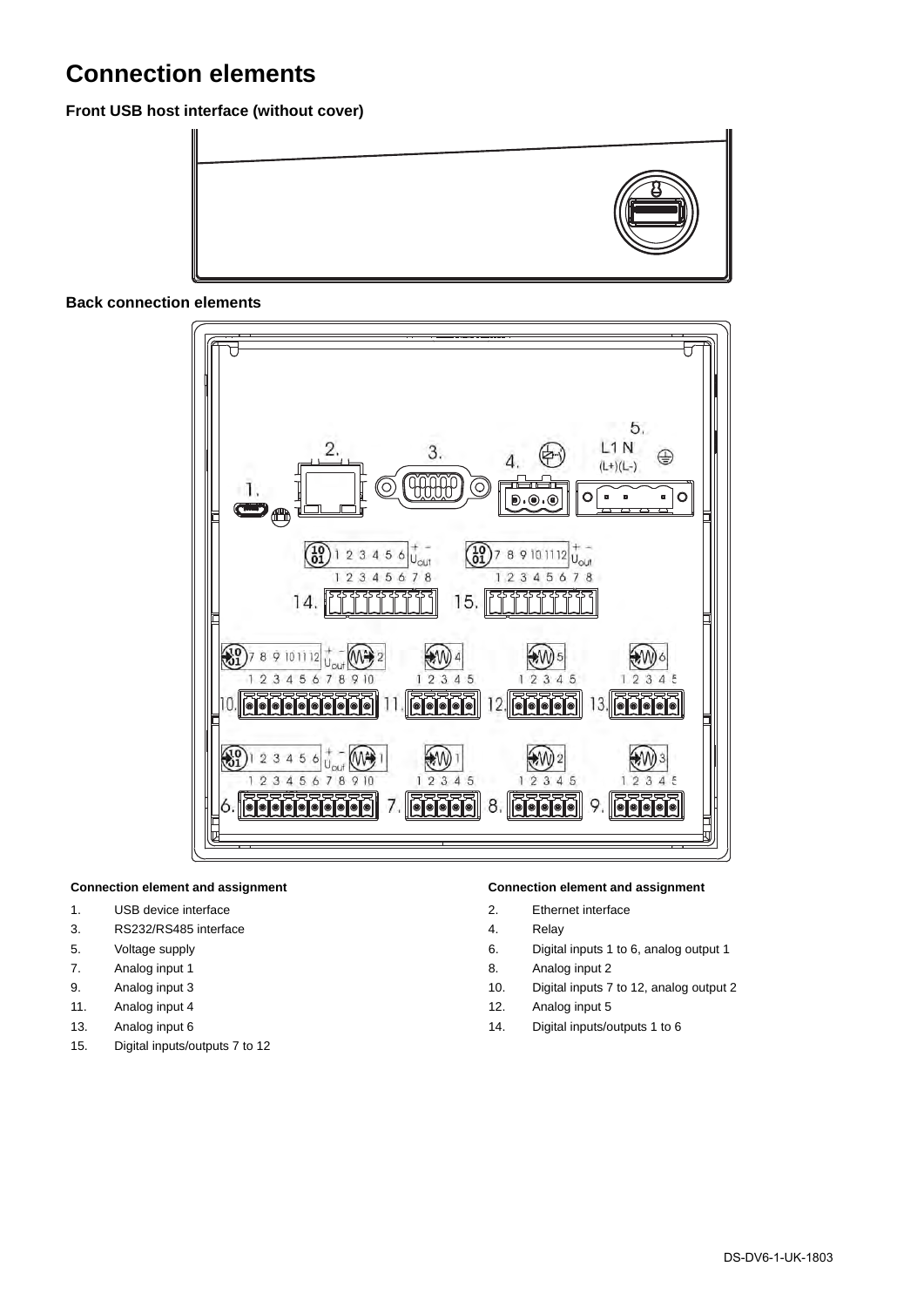# **Connection diagram**

The connection diagram included in the data sheet provides initial information about the connection options. Only use the brief instructions or the operating manual for the electrical connection. The know-how and the correct technical implementation of the safety warnings/instructions contained in these documents are the prerequisite for the installation, electrical connection, and initial start as well as for the safety during operation.

#### **Analog inputs 1 to 6 (options 1 and 2)**

| <b>Measuring probe</b>                         | <b>Connection element / Assignment</b>                                                    | Terminals and connection symbol                                                                                                       |
|------------------------------------------------|-------------------------------------------------------------------------------------------|---------------------------------------------------------------------------------------------------------------------------------------|
| Thermocouple                                   | 7. / Analog input 1<br>8. / Analog input 2<br>9. / Analog input 3<br>11. / Analog input 4 | $\sigma$<br>$\frac{5}{0}$<br>$\int_{0}^{1}$<br>$\frac{2}{5}$<br>$\frac{3}{9}$                                                         |
| RTD temperature probe<br>two-wire circuit      | 12. / Analog input 5<br>13. / Analog input 6                                              | $\frac{5}{0}$<br>$\int_{0}^{1}$<br>$_{\circ}^3$<br>$\begin{matrix} 4 \\ 0 \end{matrix}$<br>$\frac{2}{9}$<br>ρ,                        |
| RTD temperature probe<br>three-wire circuit    |                                                                                           | $\frac{5}{0}$<br>$\frac{3}{0}$<br>$\begin{matrix} 1 \\ 0 \end{matrix}$<br>$\frac{2}{5}$<br>$\begin{matrix} 4 \\ 0 \end{matrix}$<br>ρ, |
| RTD temperature probe<br>four-wire circuit     |                                                                                           | $\frac{5}{0}$<br>$\frac{2}{5}$<br>1<br>$\frac{3}{\circ}$<br>$\sigma$<br>O                                                             |
| Resistance transmitter                         |                                                                                           | $\frac{5}{0}$<br>$\int_{0}^{1}$<br>$\begin{matrix} 4 \\ 0 \end{matrix}$<br>$\frac{2}{\circ}$<br>3<br>E                                |
| Resistance/potentiometer<br>two-wire circuit   |                                                                                           | $\frac{5}{\circ}$<br>$\sigma$<br>$\frac{2}{\circ}$<br>$\frac{3}{0}$<br>$\sigma$                                                       |
| Resistance/potentiometer<br>three-wire circuit |                                                                                           | $\frac{5}{0}$<br>$_{\circ}^3$<br>1<br>$\frac{2}{0}$<br>$\sigma$<br>Ω                                                                  |
| Resistance/potentiometer<br>four-wire circuit  |                                                                                           | $\frac{5}{0}$<br>$\frac{3}{\circ}$<br>$\frac{4}{\circ}$<br>$\frac{2}{\circ}$<br>Ο                                                     |
| Voltage DC -10(0) to +10 V                     |                                                                                           | $\frac{5}{9}$<br>$\overline{0}$<br>$\frac{2}{5}$<br>$\frac{3}{\circ}$<br>$\sigma$<br>$\mathsf{U}_\mathsf{X}$                          |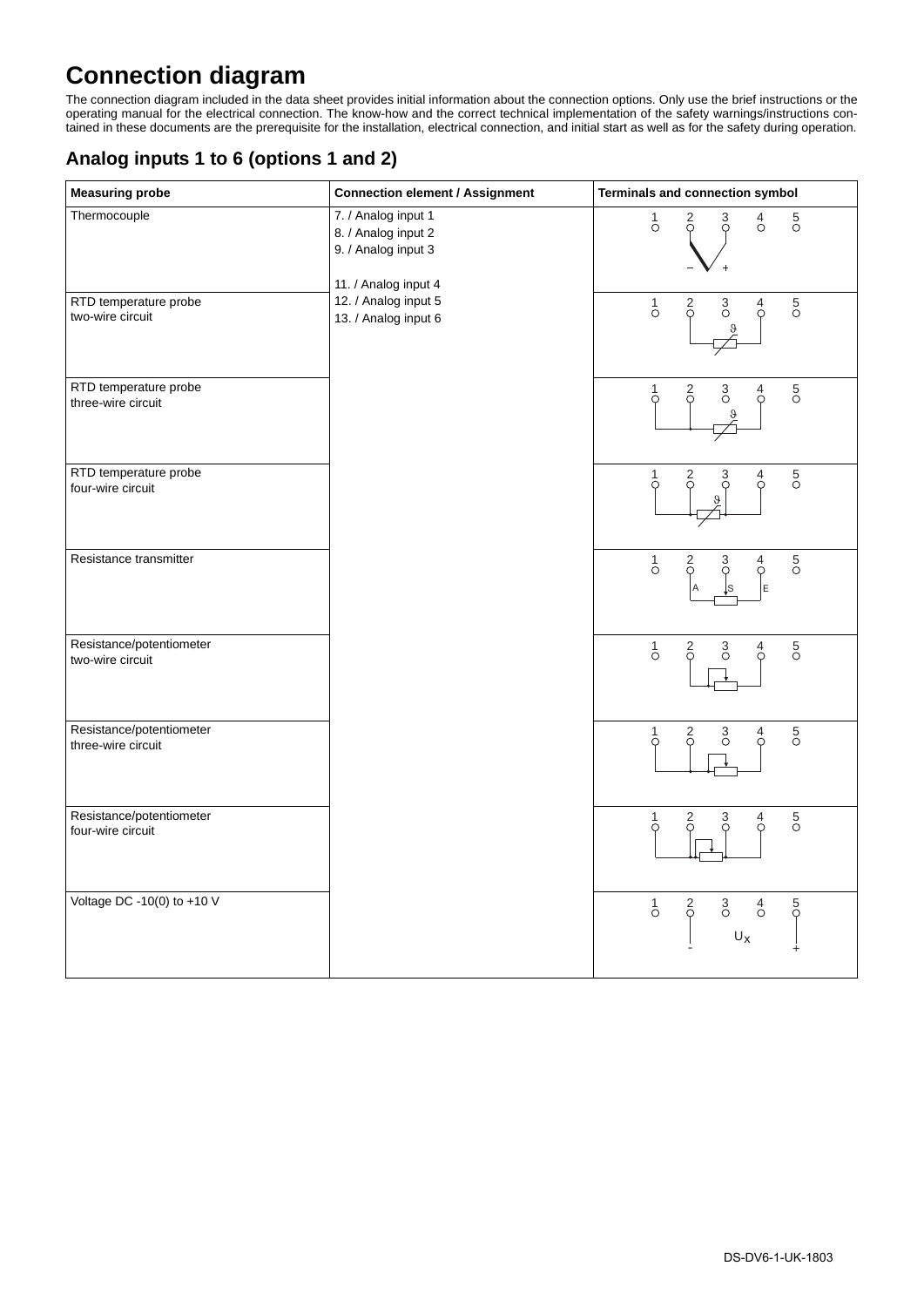| <b>Measuring probe</b>   | <b>Connection element / Assignment</b>                               | <b>Terminals and connection symbol</b>                                                      |
|--------------------------|----------------------------------------------------------------------|---------------------------------------------------------------------------------------------|
| Voltage DC -1(0) to +1 V | 7. / Analog input 1<br>8. / Analog input 2<br>9. / Analog input 3    | $\begin{bmatrix} 1 & 2 & 3 & 4 & 5 \\ 0 & 0 & 0 & 0 & 0 \\ 0 & 0 & 0 & 0 & 0 \end{bmatrix}$ |
| Voltage DC 0 to 70 mV    | 11. / Analog input 4<br>12. / Analog input 5<br>13. / Analog input 6 | $\begin{array}{cccc} 1 & 2 & 3 & 4 & 5 \\ 0 & 0 & 0 & 0 & 0 \\ 0 & 0 & 0 & 0 \end{array}$   |
| Current DC 0(4) to 20 mA |                                                                      | $\begin{bmatrix} 1 & 2 & 3 & 4 & 5 \\ 0 & 0 & 0 & 0 & 0 \\ 1 & 1 & 0 & 0 & 0 \end{bmatrix}$ |

# **Digital inputs 1 to 12 (options 1 and 2)**

| <b>Version</b>                                 | Connection element. Terminal / Assignment   Terminals and connection symbol |                                                                                                                                             |
|------------------------------------------------|-----------------------------------------------------------------------------|---------------------------------------------------------------------------------------------------------------------------------------------|
| Digital input DC 0/24 V,                       | 6.1 / Digital input 1                                                       |                                                                                                                                             |
| auxiliary voltage (output) DC 24 V (50 mA, per | 6.2 / Digital input 2                                                       | $1 2 3 4 5 6 7 8 9 10$<br>$0 0 0 0 0 0 0 0 0 0$                                                                                             |
| option)                                        | 6.3 / Digital input 3                                                       |                                                                                                                                             |
|                                                | 6.4 / Digital input 4                                                       |                                                                                                                                             |
|                                                | 6.5 / Digital input 5                                                       | Example: potential-free contact at input 1 and                                                                                              |
|                                                | 6.6 / Digital input 6                                                       | +24 V (auxiliary voltage)                                                                                                                   |
|                                                | $6.7 / +24 V$                                                               |                                                                                                                                             |
|                                                | $6.8 /$ GND                                                                 | $\begin{array}{cccccc}\n1 & 2 & 3 & 4 & 5 & 6 & 7 & 8 & 9 & 10 \\ 0 & 0 & 0 & 0 & 0 & 0 & 0 & 0 \\ 24 & 0 & 0 & 0 & 0 & 0 & 0\n\end{array}$ |
|                                                | 10.1 / Digital input 7                                                      |                                                                                                                                             |
|                                                | 10.2 / Digital input 8                                                      |                                                                                                                                             |
|                                                | 10.3 / Digital input 9                                                      | Example: external voltage at input 1 and GND                                                                                                |
|                                                | 10.4 / Digital input 10                                                     |                                                                                                                                             |
|                                                | 10.5 / Digital input 11                                                     |                                                                                                                                             |
|                                                | 10.6 / Digital input 12                                                     |                                                                                                                                             |
|                                                | $10.7 / +24 V$                                                              |                                                                                                                                             |
|                                                | 10.8 / GND                                                                  |                                                                                                                                             |

# **Analog outputs 1 and 2 (options 1 and 2)**

| <b>Version</b>                                                           | Connection element. Terminal / Assignment   Terminals and connection symbol |                                                                                                                     |
|--------------------------------------------------------------------------|-----------------------------------------------------------------------------|---------------------------------------------------------------------------------------------------------------------|
| Analog output<br>DC 0 to 10 V or<br>DC $0(4)$ to 20 mA<br>(configurable) | 6.9 / Analog output $1 +$<br>6.10 / Analog output 1 -                       | $1 2 3 4 5 6 7 8 9 10$<br>$0 0 0 0 0 0 0 0 0 0 0$<br>$\mathsf{U}_\mathsf{X}$ , $\mathsf{I}_\mathsf{X}$ $\mathsf{I}$ |
|                                                                          | 10.9 / Analog output $2 +$<br>10.10 / Analog output 2 -                     |                                                                                                                     |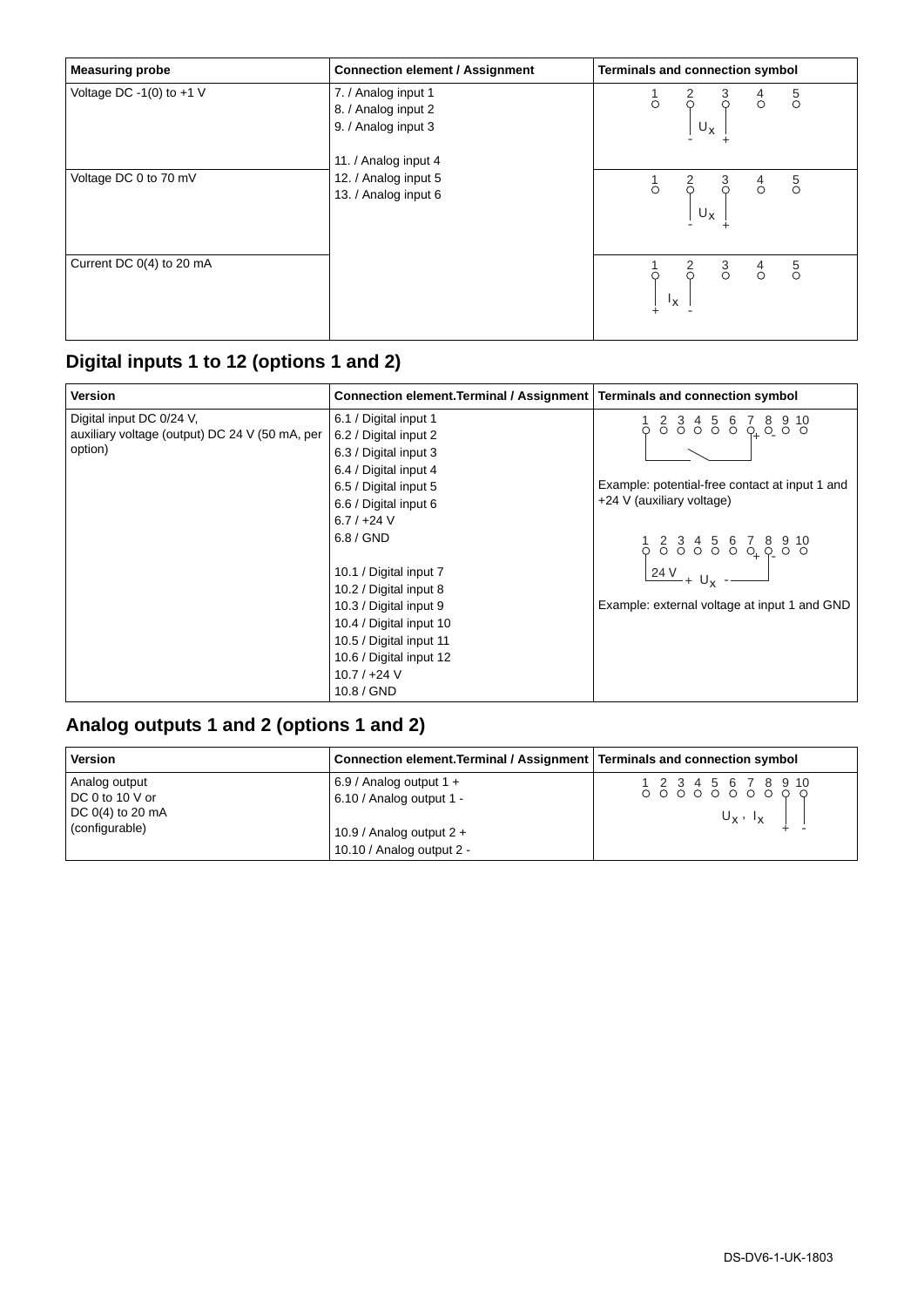### **Digital inputs/outputs 1 to 12 (option 3)**

| <b>Version</b>                                                                                                                                                                                | Connection element. Terminal / Assignment                                                                                                                                                                                             | Terminals and connection symbol                                                                                                                                                                                                               |
|-----------------------------------------------------------------------------------------------------------------------------------------------------------------------------------------------|---------------------------------------------------------------------------------------------------------------------------------------------------------------------------------------------------------------------------------------|-----------------------------------------------------------------------------------------------------------------------------------------------------------------------------------------------------------------------------------------------|
| Digital input DC 0/24 V or<br>digital output DC 0/24 V<br>(individually switchable),<br>auxiliary voltage (output) DC 24 V (100 mA,<br>sum of the currents at the terminals 14.7 and<br>15.7) | 14.1 / Digital input/output 1<br>14.2 / Digital input/output 2<br>14.3 / Digital input/output 3<br>14.4 / Digital input/output 4<br>14.5 / Digital input/output 5<br>14.6 / Digital input/output 6<br>$14.7 / +24 V$<br>14.8 / GND    | $2345678$<br>$000000000$<br>Example: potential-free contact at input 1 and<br>+24 V (auxiliary voltage)                                                                                                                                       |
|                                                                                                                                                                                               | 15.1 / Digital input/output 7<br>15.2 / Digital input/output 8<br>15.3 / Digital input/output 9<br>15.4 / Digital input/output 10<br>15.5 / Digital input/output 11<br>15.6 / Digital input/output 12<br>$15.7 / +24 V$<br>15.8 / GND | Example: external voltage at input 1 and GND                                                                                                                                                                                                  |
| Note:<br>Auxiliary voltage supply and digital outputs<br>deliver together max. 100 mA at 24 V.                                                                                                |                                                                                                                                                                                                                                       | $\begin{array}{c cccc}\n1 & 2 & 3 & 4 & 5 & 6 & 7 & 8 \\ 0 & 0 & 0 & 0 & 0 & 0 & 0 & 0 \\ \hline\n& \text{max} & = & 40 \text{ mA}\n\end{array}$<br>Example: external relay at output 1 and GND<br>(max. 40 mA per output, max. 100 mA on the |

### **Relay**

| <b>Version</b>                                                       | Connection element. Terminal / Assignment   Terminals and connection symbol                       |  |
|----------------------------------------------------------------------|---------------------------------------------------------------------------------------------------|--|
| Relay (changeover contact)<br>(max. 3 A at AC 230 V, resistive load) | 4.1 / Normally open contact (NO)<br>4.2 / Joint contact (C)<br>4.3 / Normally closed contact (NC) |  |

### **RS232/RS485 interface**

| <b>Version</b>                                              | <b>Connection element.Pin / Assignment</b>                                                                            | <b>Connection element</b>                 |
|-------------------------------------------------------------|-----------------------------------------------------------------------------------------------------------------------|-------------------------------------------|
| <b>RS232</b><br>9-pin SUB-D socket<br>(switchable to RS485) | 3.2 / RxD (received data)<br>3.3 / TxD (transmission data)<br>$3.5 / GND$ (ground)                                    | 6789<br>めめめめ                              |
| <b>RS485</b><br>9-pin SUB-D-socket<br>(switchable to RS232) | 3.3 / TxD+/RxD+ (transmission/received data<br>$3.5 /$ GND (ground)<br>3.8 / TxD-/RxD- (transmission/received data -) | $\circledcirc$<br><b>ଜ ଜ ଜ ଜ</b><br>12345 |

# **Voltage supply**

| <b>Version</b>                                                                                          | Connection element. Terminal / Assignment   Terminals and connection symbol                                                                                |                                                   |
|---------------------------------------------------------------------------------------------------------|------------------------------------------------------------------------------------------------------------------------------------------------------------|---------------------------------------------------|
| AC 110 to 240 V +10/-15 %, 48 to 63 Hz<br>or<br>AC/DC 20 to 30 V, 48 to 63 Hz<br>Observe order details! | 5.L1 / Line conductor (for DC: positive terminal<br>$L +$<br>5.N / Neutral conductor (for DC: negative ter-<br>minal $L$ -)<br>5.PE / Protection conductor | <b>PE</b><br>N<br><b>PE</b><br>N<br>$(L -$<br>′L+ |